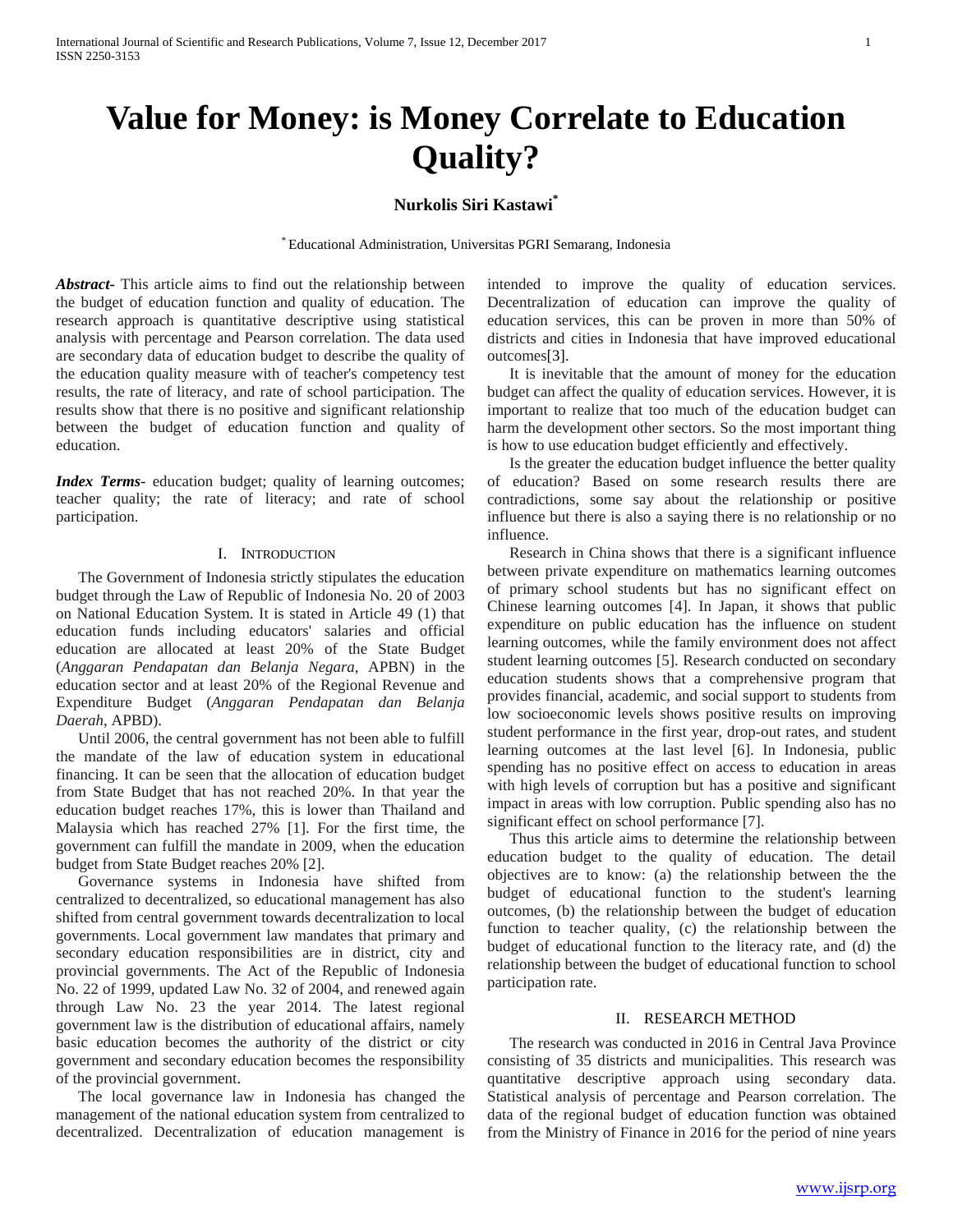2007-2015. The budget of the educational function in this article includes salaries and benefits of teachers and education personnel. The quality of education was viewed from the results of the national exam of junior secondary school students in 2015, the results of teacher competency test in 2015, the rate of literacy in 2015, and the rate of school participation in 2015. Teacher quality data was obtained from teacher competency test results

## III. RESULTS AND DISCUSSIONS

Before discussing the relationship between the education budget and the quality of education, it important first to analyze the budget of education function in the district and city based on budget year. For nine (9) years, the average budget for education function within 35 regencies and cities in Central Java Province was 45%.

During the nine years, the average budget of the highest education function reached 57% in Klaten District, while the lowest 32% ie in Salatiga City. This can be seen in figure 1.



Based on the budget year, the highest average budget of educational function was 50% in 2013 and 2014, while the lowest was 39% occurred in 2007. This can be seen in Figure 2.



Based on figures 1 and 2 it is recognized that the average budget for education functions in districts and municipalities was relatively high (45%) and it was the highest when compared with other budgets of development function in local government. The

(*Uji Kompetensi Guru*, UKG) in 2015 based on Ministry of Education and Culture report. Student learning outcomes data obtained from the results of the national exam (Ujian Nasional, UN) of junior secondary school in 2015 from the Ministry of Education and Culture. Literacy rate and school participation rates were obtained from Bureau of Statistics of Central Java Province in 2015.

high education budget is expected to improve the quality of education. Based on the World Ecospac Forum report, countries with the best quality education in the world are always supported by high education budgets.

Based on evidence from countries with the 2017 human capital index that includes the world's top 10, all allocate education budgets between 5.1% to 8.6% of GDP, the highest educational budget is Denmark. Indonesia has also allocated a substantial education budget of 3.6% of GDP [8].

The average budgetary function of education from the Ministry of Finance is higher than that calculated by the World Bank [9] that the national education budget averages 28.3% including salaries, but excludes salaries of only 6.3%. As a sample in Wonosobo Regency which reached 37% if including salary and only 6.6% if not including salary. Other samples in Magelang City reached 30.6% if including salary and only 2.2% if not including salary.

Unfortunately, the high budget of education function in Indonesia has not been managed efficiently and effectively. Based on a review of education spending by the World Bank [2] shows that continuing to increase education spending is not perceived by improving the quality of education. Other evidence suggests [10] that the high increase of access in Indonesia is not accompanied by significant increase in learning outcomes. Recent international results show that between 2006-2012, the value of mathematics of Indonesian students aged 15 years has decreased, while the value of reading and natural science stagnant.

## *A. The Relationship of Education Budget with Student Learning Result*

The correlation between districts and cities education budgets with student learning outcomes analyzed by Pearson Correlation. The result of the analysis shows that there is an inverse relationship of minus 0.176 between the educational budget and the outcomes of junior secondary school students. This can be seen in table 1.

Table 1. The correlation between Education Budget and Student Result of Junior Secondary School Year 2015

|                         | Average Education<br>Budget (%) | <b>Score National</b><br>Exam JSS |
|-------------------------|---------------------------------|-----------------------------------|
| Average Education       |                                 |                                   |
| Budget (%)              |                                 |                                   |
| Score National Exam JSS | -0.176105873                    |                                   |

Based on the correlation analysis means that the higher the education budget allocation, the lower the score on the national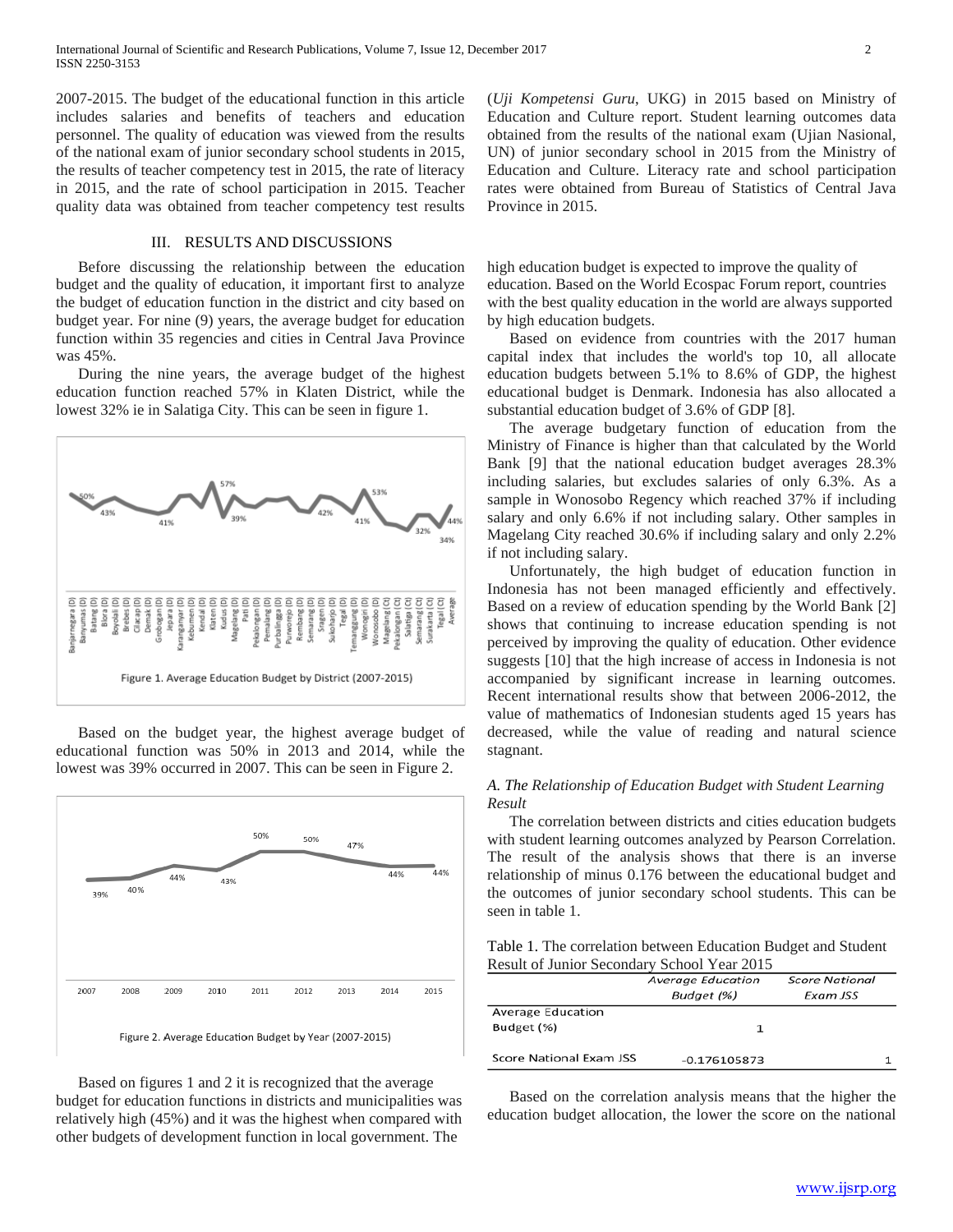exam. This result seems unacceptable to general logic, but the analysis shows that reality.

Klaten district has the highest average education budget for nine years, but the national exam results of junior secondary school students do not occupy the best position, just in the bottom-half level. This indicates that large education budgets when not being used efficiently and effectively will not have a positive impact on student learning outcomes. As it is commonly known that Klaten district was famous for corruption at the level of officials after the Head of Regent was caught by the Corruption Eradication Commission (*Komisi Pemberantasan Korupsi*, KPK).

Based on the results of the study [7] which states that public spending including education spending does not have a positive effect on educational access and education quality in areas with high corruption. Research results in 50 countries [11] also show that corruption in education has a negative relationship with educational outcomes. This means that the higher the level of corruption in education the worse the results of education.

Taking into account the relationship between education budgets at the district and municipal levels while the students' learning outcomes are low, is there any suspicion that the education budget in the regions was not present at the school level or specifically not present in the classroom? If the money did not come to the students, where the money was gone? It could be only up to teachers and educational personnel, in other words, the high educational budget is only enjoyed by teachers and educational personnel.

Research conducted by the World Bank [9] shows that regular expenditures on the education of district and municipal, now referred to as education operational expenditures are mostly used for teacher salaries and educational staff of 96%. Readers may imagine, for what kind of operational expenditure is only 4%? At most, it can only to pay electricity subscriptions and office stationery only. So how can teachers create innovative teaching aids and learning media if there was no money available? How can students be invited to practice in the learning process if their budgets are spent on teacher salaries and education personnel?

## *B. The Relationship of Education Budget with Teacher Quality*

Paying close attention to the amount of education operational expenditure for teachers and educational staff, then we will assume that the teachers are qualified. This assumption makes sense because when teachers have high salaries and benefits it will be motivated to improve their competence. Let us prove the assumption with the data in table 2.

Table 2. The correlation between Education Budget and Teacher Quality Year 2015

| Teacher Ouality Tear 2019 |                          |                        |
|---------------------------|--------------------------|------------------------|
|                           | <b>Average Education</b> | Teacher                |
|                           | Budget (%)               | <b>Competency Test</b> |
| Average Education         |                          |                        |
| Budget (%)                |                          |                        |
| <b>Teacher Competency</b> |                          |                        |
| Test                      | $-0.498231641$           |                        |

The result of correlation analysis between educational budget and teacher quality showed the negative result, it means that

there is an inverse relationship, the higher the education budget the lower the quality of the teacher.

Then the question arises, what is the salary and allowance of teachers and educational staff for? Salary is intended to meet the needs of the life of teachers and educational personnel. But the teacher allowance also called professional allowance is meant to improve the professionalism of the teacher.

Has the professional allowance of teachers been used to improve their professionalism? The World Bank report [12] shows that teachers receiving professional allowances have not changed in the quality of teaching. Could be a professional allowance is not intended to improve their professionalism, but precisely for the needs of consumptive life. This is a conjecture and should be proven by further research.

Certification received by the teacher has no impact on the quality of learning process and student learning outcomes. This is another research result in Indonesia that teacher certification does not significantly improve the quality of the learning process [13].

Recent research results [14] suggest that teacher professional allowances increase teacher satisfaction with respect to earnings, but do not lead to improved student outcomes. This also indicates that teacher professional allowance is not used to improve the professionalism of teachers.

The teachers who the certification allowance assume that the one-month allowance for such basic salary is their right so that it is used for consumptive needs is no problem. If that was what most teachers in Indonesia though, it indicates that teachers lack professional responsibility.

District and city governments have not prioritized the improvement of teacher professionalism, it is evident that not many local governments have clear rules and policies on continuous professional development-CPD (*Pengembangan Keprofesian Berkelanjutan*, PKB). Among the 35 districts and municipalities in Central Java Province, there are only 6 districts that have Regent Regulations on CPD namely Batang, Blora, Demak, Grobogan, Purbalingga, and Semarang. As of mid-2017 of 514 districts and cities, there are not yet 20 districts and cities that have had the rules of CPD [15].

Noting the attitudes of teachers who consider certification allowances as rights so that they can be fully utilized for consumptive needs, there are some districts that make rules for the use of teacher certification allowances. For example, Batang District [16], Demak District [17], Purbalingga District [18], and Blora District [19] make regent regulations regarding the use of teacher professional allowances to develop their professionalism. The regional head requires that the teacher use the professional allowance allocated between 4% -5% for the professionalism of the teacher. Among others are to finance further education, training, workshops, buying books, journal, buying a computer or laptop.

#### *C. The Relationship of Education Budget with Literacy Rate*

The literacy rate is calculated by the formula of the population over 15 years to 55 years old who are able to functionally read divided by the number of people aged >15-55 years.

The greater the budget of educational function has greater opportunity o get the higher rate of literacy. Because the more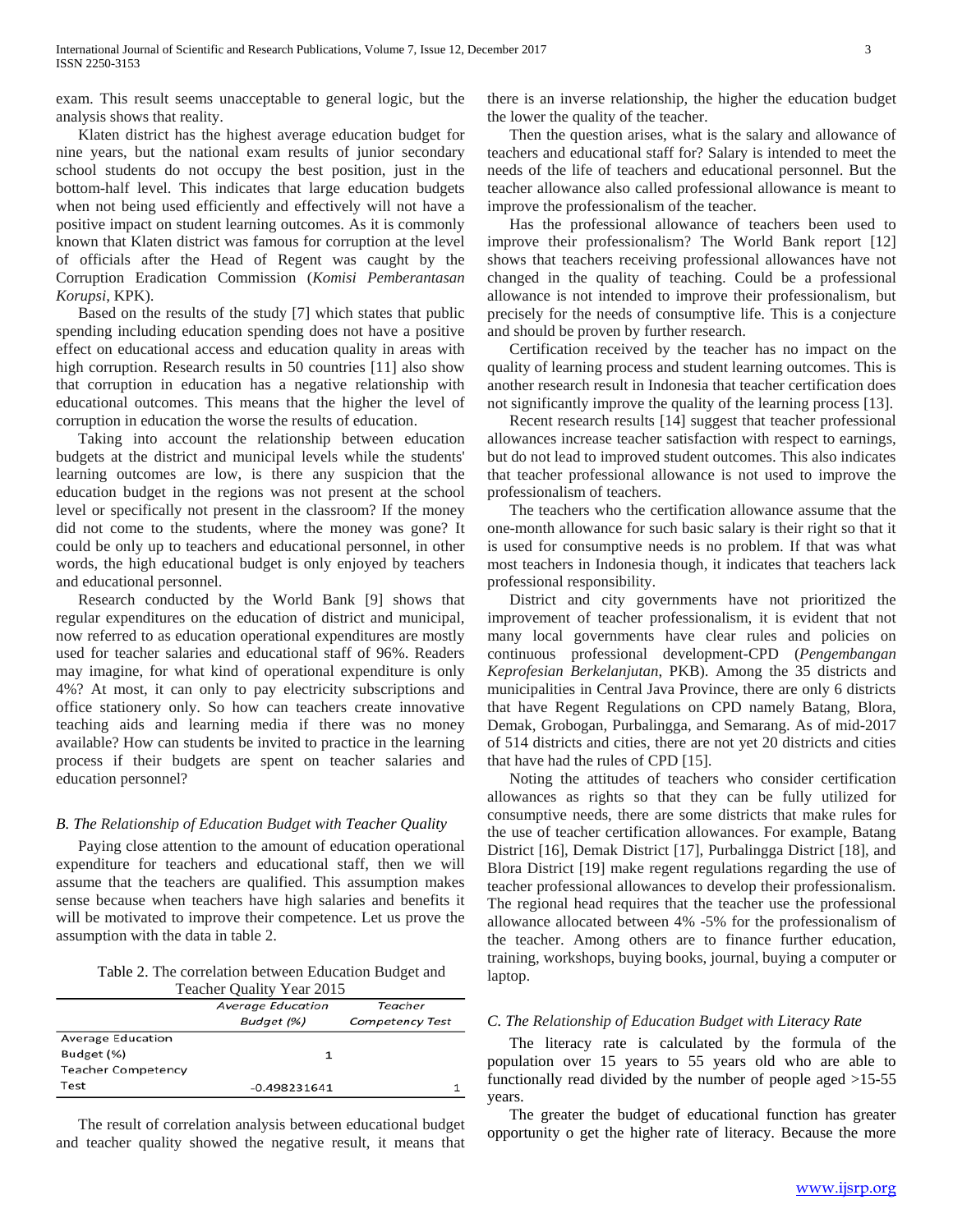people can read, write, and count functionally then the level of literacy of a region will be higher. The assumptions need to be proven by looking at table 3.

Table 3. The correlation between Education Budget and

| Literacy Rate Year 2015 |                          |                    |
|-------------------------|--------------------------|--------------------|
|                         | <b>Average Education</b> | Literacy Rate (Age |
|                         | Budget (%)               | $15 - 55$          |
| Average Education       |                          |                    |
| Budget (%)              |                          |                    |
| Literacy Rate (Age 15-  |                          |                    |
| 55)                     | $-0.40508854$            |                    |

The correlation between educational budget and literacy rate shows minus 0.405 which means there is an inverse relationship. The data shows that the greater the education budget in the regions, the lower the level of literacy of people.

If so then high education budget is also not used for the benefit of improving the quality of education in communities aged between >15-55 years. This fact is inevitable because high education budgets are mostly allocated for teachers' salaries and education personnel. Finally, local governments are unable to complete illiteracy in each district and city.

## *D. The Relationship of Education Budget with School Participation Rate*

A final analysis to see if high education budgets also provide opportunities for all citizens to enjoy primary and secondary education? Let's examine the 7-12 year school participation rates in table 4, school participation rates 13-15 years in table 5, and school participation of 16-18 years in table 6.

It should be pointed out that school participation is based on the school age range. The age of 7-12 years is for the primary school children [*Sekolah Dasar*, SD], the age of 13-15 years is the period of children in junior secondary school (*Sekolah Menengah Pertama* [SMP] or *Madrasah Tsanawiyah* [MTs]), and the age of 16-18 years is the period of children in senior high school (*Sekolah Menengah Atas* [SMA], *Sekolah Menengah Kejuruan* [SMK], or Madrasah Aliyah [MA]). The school participation formula for 7-12 years of age is the number of 7-12 years old school children divided by the number of people aged 7-12 years, the other age groups adjusted.

Table 4 shows the relationship between district and city education budgets to school participation rates of elementary school-age children, as follows.

Tabl4 4. The Correlation between Education Budget and School Participation Rate for 7-12 Age

|                             | Budget (%)  | Average Education School Participation<br>Rate (Age 7-12) |
|-----------------------------|-------------|-----------------------------------------------------------|
| Average Education           |             |                                                           |
| Budget (%)                  |             |                                                           |
| <b>School Participation</b> |             |                                                           |
| Rate (Age 7-12)             | 0.098500839 |                                                           |

Based on the data in table 4 it is found that there is a positive relationship between district and city education budgets with 7-

12 years school participation rate with a correlation value of 0.098. This correlation value includes very weak category because the determination rate is only 1%. This means that the education budget only affects 1% of the increase in school participation rate of elementary school age children.

What about the relationship between education budget and school participation rate of junior secondary school children? The results can be seen in table 5.

Table 5. The Correlation between Education Budget and School Participation Rate for 13-15 Age

|                             | Budget (%)     | Average Education School Participation<br>Rate (Age 13-15) |
|-----------------------------|----------------|------------------------------------------------------------|
| Average Education           |                |                                                            |
| Budget (%)                  |                |                                                            |
| <b>School Participation</b> |                |                                                            |
| Rate (Age 13-15)            | $-0.090737417$ |                                                            |

Based on the Pearson correlation results in table 5, the relationship between educational budget and school enrollment rate of children aged 13-15 years shows a negative association of 0.090 or an inverse relationship between education budget and school participation rate of junior secondary school children. This suggests that the greater the education budget incurred by district and city governments, the school participation rate of 13- 15 years actually declines.

Table 6 below will show the correlation between the education budget incurred by district and city governments to the participation rate of school children of senior high school age.

Table 6. The Correlation between Education Budget and School Participation Rate for 16-18 Age

|                             | Budget (%)     | Average Education School Participation<br>Rate (Age 16-18) |
|-----------------------------|----------------|------------------------------------------------------------|
| Average Education           |                |                                                            |
| Budget (%)                  |                |                                                            |
| <b>School Participation</b> |                |                                                            |
| Rate (Age 16-18)            | $-0.033241425$ |                                                            |

Based on the results of Pearson correlation analysis in table 6 it is known that the relationship between the education budget issued by the district and municipal governments with school participation rate of 16-18 years showed a negative result of 0.033. This means that there is an inverse relationship between the two, namely the greater the education budget issued by the district and municipal governments, the school participation rate of children of high school age decreases.

This is in line with the findings of research conducted in Germany which states that there is a negative influence on the cost of education with the enrollment of students to school [20]. The study took the time frame of 2002-2008 to determine the effect of determining the cost of education on the possibility of student enrollment in educational institutions.

The results of the analysis of the budget of education function and the quality of education above support the signal that the use of educational resources has no effect on the effectiveness of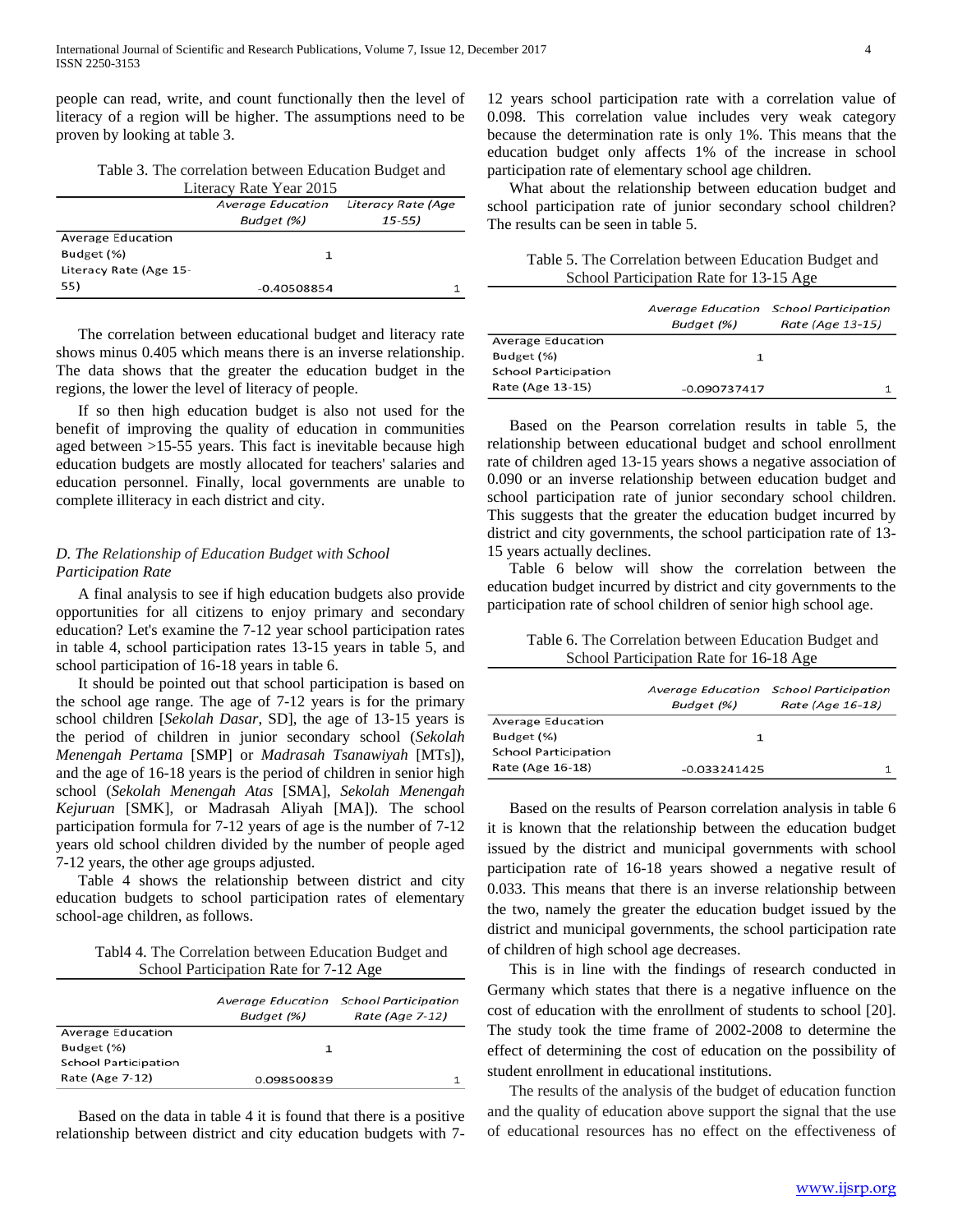education [21]. External factors such as the level of financial resources do not determine whether a school is effective or not, on the contrary, the way schools use resources will determine whether the school is effective or not. Taking note of the recommendations of the OECD and ADB [22] that the increased budget for education in Indonesia should be used efficiently and effectively in order to have a positive impact on student learning outcomes or the quality of education in general.

## IV. CONCLUSION

The budget of education function in each regency and city in Central Java Province was relatively high with the average for nine years reaches 45%. The high education budget is mostly used for teachers' salaries and education personnel.

The high of the education budget has not been positively related to the quality of education in terms of student learning outcomes, teacher quality, literacy rate, and school participation rates. Thus it can be concluded that the budget of education function has not been used efficiently and effectively.

With regard to teacher professional allowances that have not been used to improve the professionalism of teachers, the government and local governments need to make policies to allow certification allowances to be allocated to improve teacher competence.

District and city governments need to make a policy regarding the use of education budgets by determining the formula for the use of it. Budgets for non-personnel education operational expenditure should be determined in a reasonable percentage so that the learning process can be qualified. With this budget use formula, teachers' salaries will be limited, for example up to a maximum of 60% so that the other 40% can be used for investment spending and non-personnel operating expenditures.

#### **APPENDIX**

*Anggaran Pendapatan dan Belanja Negara* (APBN) means the revenues and expenditures of the Government of the Republic of Indonesia determined annually by virtue of the Act.

*Anggaran Pendapatan dan Belanja Daerah* (APBD) means revenue and expenditure of Regency and City Government in Central Java Province which is determined every year based on the Regional Regulation.

*Komisi Pemberantasan Korupsi* (KPK) is an independent commission established to prevent and combat corruption in Indonesia based on Law Number 30 Year 202 on Eradication of Corruption.

*Pengembangan Keprofesian Berkelanjutan* (PKB) is a government program to improve the professionalism of teachers and education personnel continuously and sustainably.

*Sekolah Dasar* (SD) is the education given to students aged 7-12 years after they finish the right kindergarten education (*Taman Kanak-Kanak*, TK).

*Sekolah Menengah Pertama* (SMP) is the education given to students aged 13-15 years after they complete elementary school (*Sekolah Dasar*, SD). The equivalent of junior high school is *Madrasah Tsanawiyah* (MTs) which is equal education junior secondary school which is under the responsibility of Ministry of Religion Affairs.

*Sekolah Menengah Atas* (SMA) is the education given to students aged 16-18 years after they finish junior secondary school (*Sekolah Menengah Pertama*, SMP). The equivalent of SMA is Vocational High School (*Sekolah Menengah Kejuruan*, SMK) that provides vocational education. The equivalent of SMA and SMK is the *Aliah Madrasah* (MA) which is under the responsibility of the Ministry of Religious Affairs.

#### **REFERENCES**

- [1] The World Bank. *Investing in Indonesia's Education: Allocation, Equity, and Efficiency of Public Expenditures*. The World Bank Policy Research Working Paper 4329, 2007, [http://hdl.handle.net/10986/7280.](http://hdl.handle.net/10986/7280)
- [2] The World Bank. *Spending More or Spending Better: Improving Education Financing in Indonesia*. 2013. The World Bank Office in Jakarta.
- [3] Simatupang, R.R. Evaluation of Decentralization Outcomes in Indonesia: Analysis of Health and Education Sectors. *Dissertation*, Georgia State University, 2009[, http://scholarworks.gsu.edu/econ\\_diss/58.](http://scholarworks.gsu.edu/econ_diss/58)
- [4] Zhao, G.Can money 'buy' schooling achievement? Evidence from 19 Chinese cities. *China Economic Review* 35, 2015, 83–104. [http://dx.doi.org/10.1016/j.chieco.2015.06.004.](http://dx.doi.org/10.1016/j.chieco.2015.06.004)
- [5] Nozaki, Y. & Matsuura, K. Does money affect children's educational outcomes? *Economic Analysis and Policy*, 53, 2017, 19–32.
- [6] Denny, K., Doyle, O., McMullin, P., & Sullivan, V. 2014. Money, mentoring and making friends: The impact of a multidimensional access program on student performance. *Economics of Education Review* 40 (2014): 167-182[. http://dx.doi.org/10.1016/j.econedurev.2014.03.001.](http://dx.doi.org/10.1016/j.econedurev.2014.03.001)
- [7] Suryadarma, D. How corruption diminishes the effectiveness of public spending on education in Indonesia. *Bulletin of Indonesian Economic Studies*, Vol. 48, No. 1, 2012: 85–100.
- [8] World Economic Forum. *There are the 10 countries for skills and education*, 2017[. www.weforum.org](http://www.weforum.org/) accessed 16 September 2017.
- [9] The World Bank. *Investing in Indonesia's Education at the District Level: An Analysis of Regional Public Expenditure and Financial Management.* The World Bank Office Jakarta. 2009[. http://hdl.handle.net/10986/3020.](http://hdl.handle.net/10986/3020)
- [10] Al-Samarrai, S., Fasih, T., Hasan, A., & Syukriyah, D. *Assessing the Role of the School Operational Grant Program (BOS) in Improving Education Outcomes in Indonesia*. 2014.
- [11] Huang, F.L. Corruption, and Educational Outcomes: Two Steps Forward, One Step Back. *International Journal of Education Policy & Leadership*, December 15, 2008. Volume 3, Number 9: 1-10.
- [12] The World Bank. *Indonesia: Teacher Certification and Beyond. An Empirical Evaluation of Teacher Certification Program and Education Quality Improvement in Indonesia*. 2015. Report No. 94019-ID.
- [13] Alfian, Suraya, & Yusraini. 2011. Dampak Sertifikasi Guru terhadap Peningkatan Mutu Proses Pembelajaran: Studi Kasus di MAN Model Jambi [Impact of Teacher Certification on Quality Improvement of Learning Process: Case Study at MAN Model Jambi]. *Media Akademika*, Vol. 26, No. 2, April 2011: 277-295.
- [14] Joppe D.R, Karthik M, Menno P, and Halsey R. Double For Nothing? Experimental Evidence On An Unconditional Teacher Salary Increase In Indonesia. Forthcoming in the *Quarterly Journal of Economics*, accepted August 2017.
- [15] Nurkolis, Yuliejantiningsih Y, dan Sundar. Efektivitas Pengembangan Keprofesian Berkelanjutan [The Effectiveness of Continuous Professional Development]. *Kelola: Jurnal Manajemen Pendidikan*. Volume: 4, No. 1, Januari-Juni 2017, 28-36.
- [16] Peraturan Bupati Batang Nomor 64 Tahun 2015 tentang Pembinaan dan Pengembangan Keprofesian Berkelanjutan bagi Pendidik dan Tenaga Kependidikan [Bupati Batang Regulation No. 64 of 2015 on the Promotion and Development of Sustainable Capacity for Educators and Education Personnel].